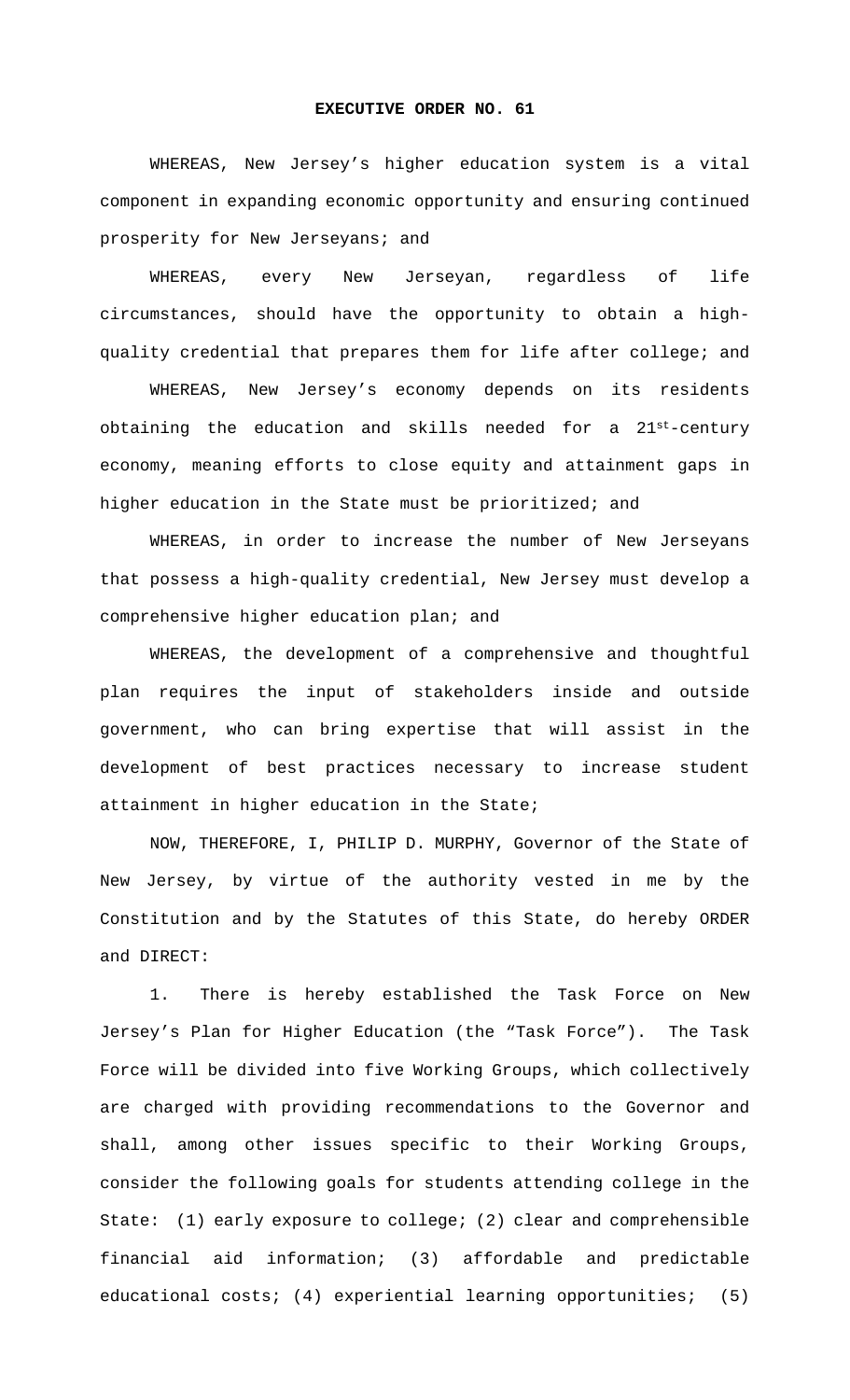supportive faculty and staff; (6) support for on-time college completion; (7) opportunities to earn college credit outside of the classroom; (8) high-quality academic programs; (9) safe, supportive, and inclusive campuses; (10) student input in decisions that affect their education; and (11) any other objective referred to the Working Groups by the Governor.

- 2. The five Working Groups shall consist of the following:
	- a. Working Group on Creating On-ramps to College, which shall be responsible for developing proposals to increase postsecondary access for all students in the State and developing innovative solutions to address the equity gaps in college attendance by race and socioeconomic status;
	- b. Working Group on Making College Affordable, which shall be responsible for examining potential new state funding models and exploring approaches to more meaningful collaboration among institutions to meaningfully reduce higher education prices for students and families;
	- c. Working Group on Student Success, which shall be responsible for identifying evidence-based and otherwise promising strategies to boost college completion at New Jersey's colleges and close equity gaps in student success;
	- d. Working Group on Safe and Inclusive Learning Environments, which shall be responsible for developing best practices to enhance safety and support services on campus, and giving students a voice in these important campus matters; and

2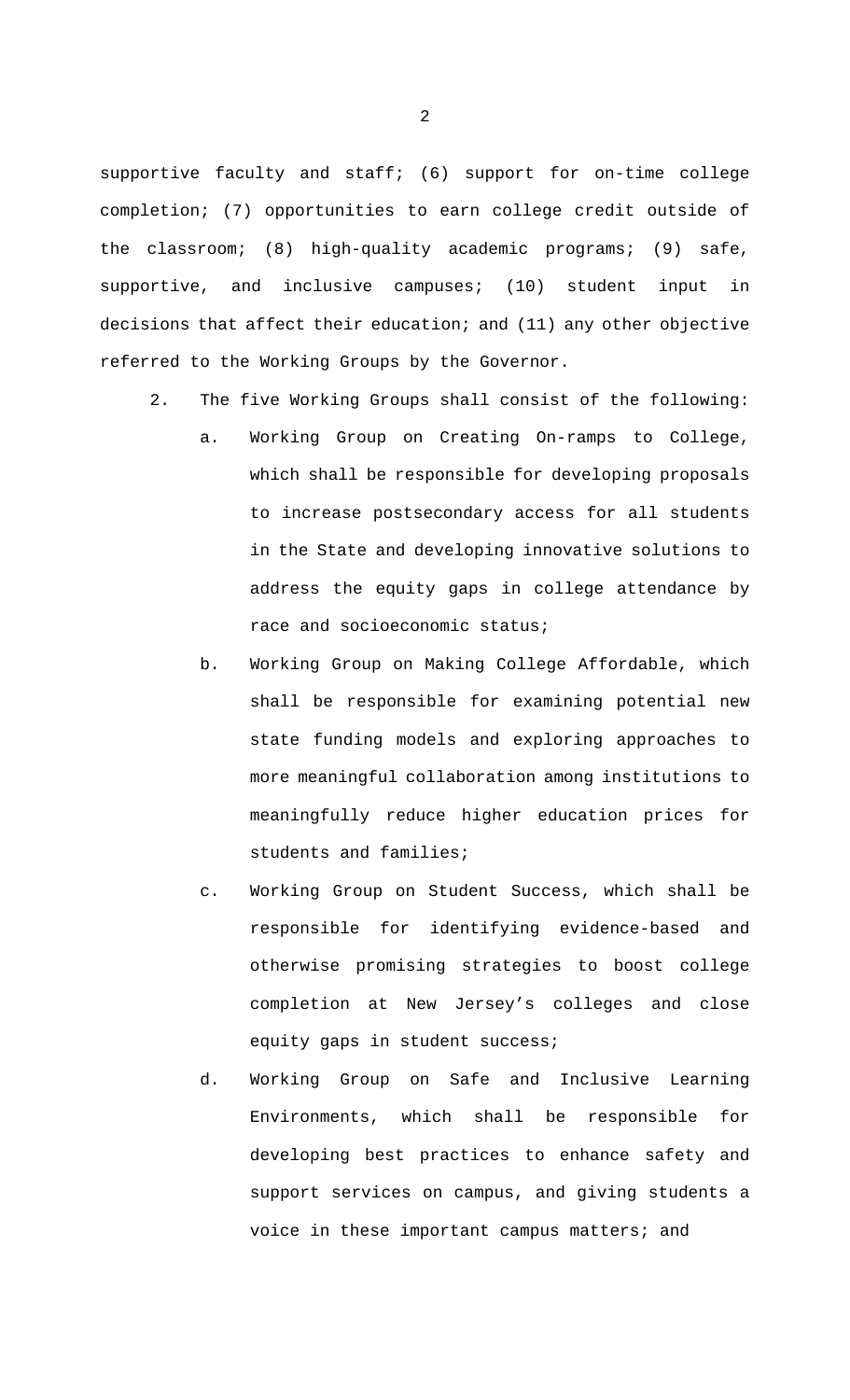e. Working Group on Research, Innovation, and Talent, which shall be responsible for exploring ways to create stronger ties between businesses and higher education by promoting industry-academic partnerships, experiential learning opportunities, and programs to meet market needs.

3. The Task Force shall consist of at least 10 members, including at least two student members, who shall be appointed by and serve at the pleasure of the Governor. Each Working Group shall have two co-chairpersons, who shall be designated by the Governor. The Governor may, as determined to be appropriate, appoint additional members, and may designate these additional members to serve on any of the Working Groups. These additional members shall also serve at the pleasure of the Governor. All public members of the Task Force shall serve without compensation.

4. The Task Force shall organize as soon as practicable after the appointment of its members, and the Working Groups shall convene as often as practicable and as requested by the Governor or chairpersons.

5. Each Working Group shall issue a final report to the Governor and the Secretary of Higher Education with its recommendations no later than nine months after the effective date of this Order.

6. The Task Force shall expire upon submission of final reports from all the Working Groups. The reports of the Working Groups shall be provided to the Legislature and shall be made available to the public.

7. The Office of the Secretary of Higher Education shall provide staff support to the Task Force, to the extent permitted by law. The Task Force is authorized to call upon any department,

3